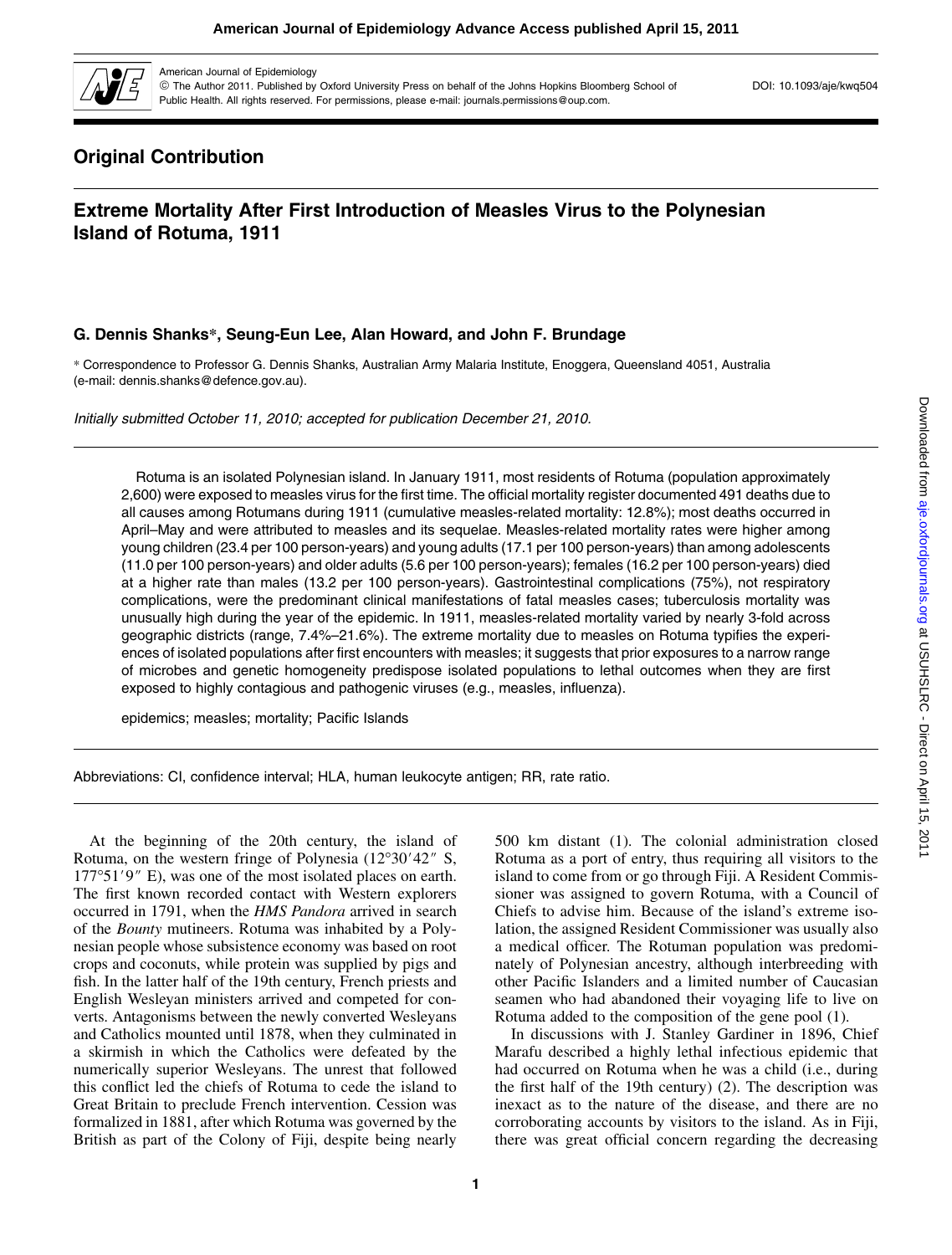native population, which when enumerated appeared to be related more to high infant and childhood mortality rates than to a falling birth rate (3, 4).

When measles is introduced into an isolated population, it often causes high mortality in all age groups. For example, during a measles epidemic in Fiji in 1875, approximately 20% of all island residents died (3–5). The extreme mortality from epidemic measles on Pacific islands is not easily explained, since there is no direct evidence of hypervirulent strains of measles virus or genetic predispositions to fatal outcomes after measles infection. In the late 19th century, transoceanic steamship travel brought measles virus to most Pacific islands. Because population censuses and mortality registrations were not yet institutionalized on many islands, the numbers, natures, and timing of deaths occurring during measles epidemics were generally not systematically documented (6). The measles epidemic on the island of Rotuma in 1911 is a notable exception.

A strict quarantine was established on Rotuma in response to the disastrous measles epidemic that occurred on Fiji in 1875. The quarantine and the geographic remoteness of Rotuma protected it from measles until late January 1911, when a ship bearing 2 sick women landed on the island; the island's medical officer was absent at the time (7, 8). During the ensuing measles epidemic, nearly all island residents were exposed to measles, and nearly 13% died. While the Faroe Islands epidemic of 1846 is often considered the classic ''virgin soil'' measles epidemic, mortality was nearly 10 times higher during the 1911 epidemic on Rotuma than during the Faroe Islands epidemic (9).

For other purposes, one of the authors recovered the detailed population and mortality registers kept by Hugh McDonald, the medical officer of Rotuma in 1911, as well as records of all births, marriages, and deaths of Rotumans that took place through 1961. These records enabled a detailed examination of mortality after a point-source introduction of measles virus into an immunologically naive population with a very narrow genetic base (due to geographic isolation and founder effect) (7, 8, 10). The findings suggest that prior exposure to a narrow range of microbes and the genetic homogeneity of the closed Rotuman population contributed to the extreme measles-related mortality in 1911.

#### MATERIALS AND METHODS

The primary data used for analyses were obtained from original documents located on Rotuma in the 1960s and from archives (located in Suva, Fiji) of birth, marriage, and death records pertaining to Rotumans. Mortality registers documented the following information regarding each death that occurred on Rotuma from 1911 to 1961: date of death, place of death, name, age, sex, cause(s) of death (1 or 2 diagnoses), names of parents, burial place and date, birthplace, and name of informant (10). Formal censuses were taken in 1891, 1911, and 1921; in addition, the Rotuman population was enumerated at least annually for medical officers' reports because of official concerns regarding depopulation (8, 10, 11).

For this analysis, the names of Rotumans who were alive anytime in 1911 were identified by aggregating and reviewing birth and death records from years prior to and during 1911. Because some Rotumans lived on Fiji or worked at sea, the locations of all Rotumans during the 1911 measles epidemic could not be determined with certainty; however, the presence of approximately 2,200 persons on the island during the epidemic is well documented.

One of the authors reviewed the unedited mortality register entries. Based on his review, 21 mortality categories were defined; these were further aggregated into 6 major mortality categories which were used for most analyses. The major mortality categories were measles-related, tuberculosis, gastrointestinal (diarrhea, dysentery, gastroenteritis), pneumonia and influenza, other infectious, and noninfectious. The ''measles-related'' category included all death records that listed ''measles'' as the first cause or an associated cause. All other death records were categorized on the basis of the first listed cause. No morbidity records other than annual Fijian medical reports were available for review (8). Relevant data were transcribed into Microsoft Excel (Microsoft Corporation, Seattle, Washington) spreadsheets and analyzed using SAS, version 9.1.3 (SAS Institute Inc., Cary, North Carolina).

The endpoints of the analyses were deaths (overall and in major mortality categories) occurring among members of a cohort that included all persons who had resided on Rotuma anytime during 1911. Cumulative mortality incidence (%) was calculated as the proportion of study cohort members who died during specified follow-up periods. For mortality rate calculations, person-time at risk for each cohort member was calculated as the number of days from the beginning of the follow-up period (January 1, 1911) or the date of birth (if after January 1, 1911) to the death of the cohort member or the end of the follow-up period (December 31, 1911). Survival experiences in relation to age group, geographic district, and birth cohort were summarized using the Kaplan-Meier and classical life-table (2-year intervals) methods.

#### RESULTS

Rotuma is a small (14 km  $\times$  6 km) and remote South Pacific island. In 1911, although the only contact between Rotuma and the rest of the world was by sea, there were no dedicated port facilities (i.e., inbound passengers landed on beaches) (Figure 1). Of the 2,616 Rotumans who were alive in 1911, there were similar numbers of males and females; approximately 40% were younger than age 15 years, and another one-third (34%) were between 16 and 35 years of age; and there was little racial/ethnic diversity (Table 1). During 1911, 491 Rotumans died from all causes; the cumulative mortality incidence during the year was 18.8%. More than two-thirds ( $n = 334$ ) of all deaths occurring during the year were measles-related; the cumulative mortality incidence due to measles was 12.8%. Measles-related deaths began in February, peaked in April, sharply decreased in May, and continued sporadically through the rest of 1911 (Figure 2).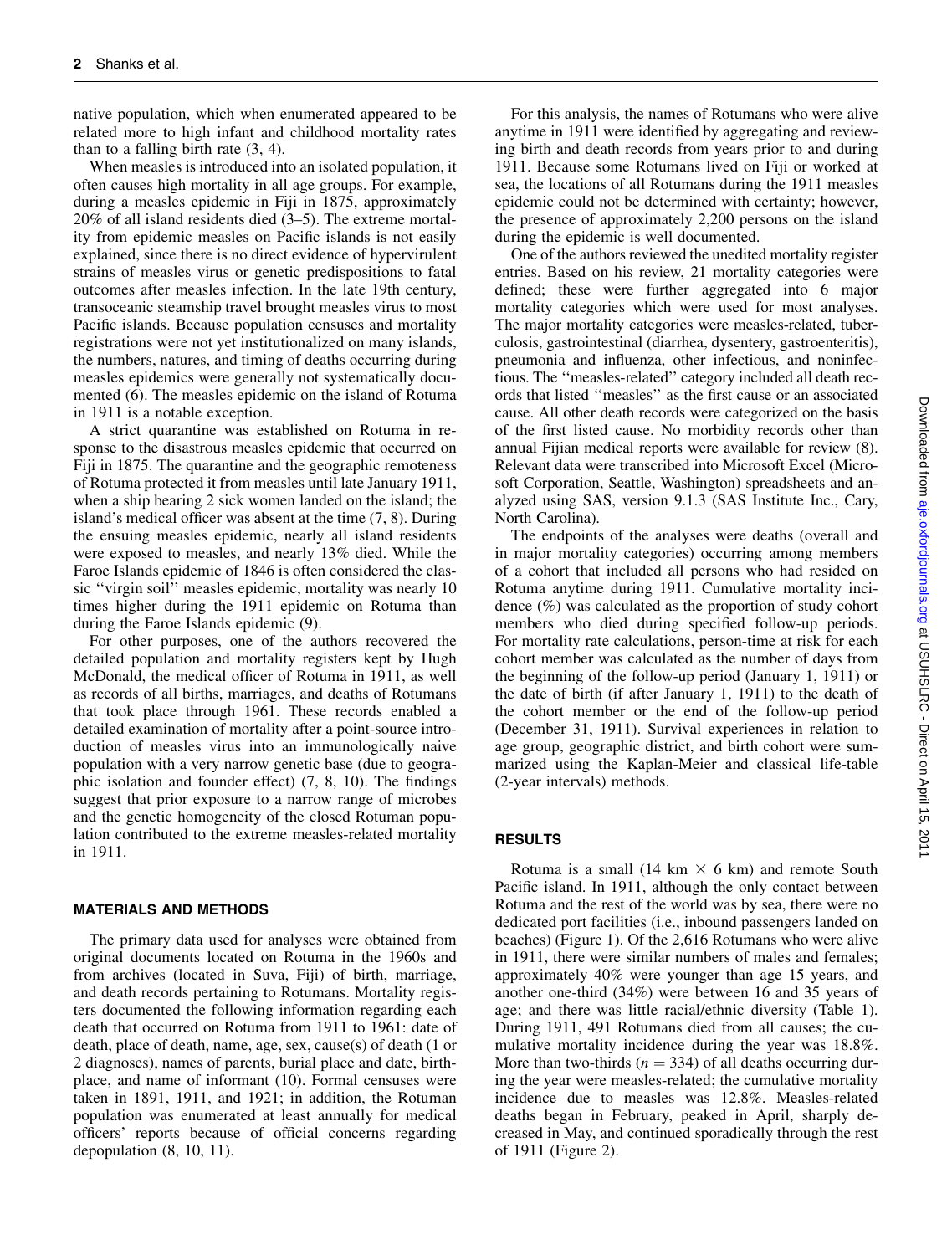

Figure 1. Map of the South Pacific island of Rotuma  $(12^{\circ}30'42'' S, 177^{\circ}51'9'' E)$  showing its 7 geographic districts (1).

During 1911, among Rotumans of both sexes and all age groups (except those older than 55 years), measles accounted for more deaths by far than any other category of mortality causes (Table 2). Notably, measles-related mortality rates were more than 2 times higher among infants and young children (age  $\lt 6$  years) (23.4 per 100 person-years) (rate ratio  $(RR) = 2.13$ , 95% confidence interval (CI): 1.52, 2.98) and more than 1.5 times higher among young adults (ages 16–35 years) (17.1 per 100 person-years) (RR = 1.55, 95% CI: 1.14, 2.12) than among school-aged children (ages 6–15 years) (11.0 per 100 person-years) (Table 2, Figure 3). During 1911, the incidence rate of measles-related mortality (unadjusted) was more than 20% higher among females (16.2 per 100 person-years) than among males (13.2 per 100 person-years) ( $RR = 1.22, 95\%$  CI: 0.99, 1.52) and more than 3 times higher among Rotumans whose parents were both Rotumans (16.0 per 100 person-years) than among those of mixed-race Pacific Island parentage (5.0 per 100 person-years) (RR = 3.19, 95% CI: 1.19, 8.53) (Table 2).

A large majority (75%) of all registered measles-related deaths included gastrointestinal illnesses (e.g., ileocolitis, diarrhea, dysentery) as associated causes. In contrast, only 1 measles-related death was associated with pneumonia, influenza, or other respiratory infection (data not shown). Deaths that were attributed to tuberculosis or gastrointestinal causes (without mention of measles) occurred sporadically through 1911 (Figure 2). Notably, there were more tuberculosis-related deaths among study cohort members in 1911 than in any other year through 1960 (Figure 4). Because tuberculosis and gastrointestinal pathogens were endemic on Rotuma in 1911, they probably co-circulated with measles throughout the epidemic period; if so, some deaths attributed to tuberculosis or gastrointestinal illnesses alone in 1911 may have been precipitated or complicated by measles.

The timing and intensity of measles-related mortality sharply varied across age groups. For example, measlesrelated deaths occurred sooner and the proportion affected overall was much greater among infants and young children (age <6 years) than among older Rotumans (Figure 5A). Measles-related deaths affected adults aged 16–35 years and aged 36–55 years concurrently; however, a much higher proportion of adults aged 16–35 years than Rotumans of any other age (except children under 6 years) were affected overall (Figure 5A). Similar proportions of Rotumans aged 6–15 years and aged 36–55 years, but relatively few older than age 55 years, died of measles during the epidemic period (Figure 5A). During the epidemic period, Rotumans as old as 80 years died of measles; the finding supports the historical evidence that the 1911 epidemic involved the first exposure of Rotumans, regardless of age, to the measles virus.

The timing, intensity, and overall mortality effects of measles also markedly varied across the 7 geographic districts of Rotuma (Table 3, Figure 5B). The first measles-related deaths in the various districts were recorded as follows (by week of calendar year 1911): Itu'ti'u (week 8); Oinafa (week 9); Pepjei, Juju, and Itu'muta (week 10); Noa'tau (week 12); and Malhaha (week 13). The dynamics of measles-related mortality did not precisely reflect—but probably indicate—the spread of measles virus throughout the island. The dates of index measles-related deaths across districts suggest that the virus spread throughout the island in approximately 5 weeks: from the likely point of introduction in the south, along the southern coast, and eventually to the northern coastal districts.

Although residents of each district were probably affected by the same strain of measles virus, there was more than a 3-fold difference in measles-related mortality across the districts (cumulative incidence of measles-related mortality by district was 7.4%–21.6%). The districts with the lowest and highest measles-related mortality rates, respectively, were Juju (7.4%) and Pepjei (9.7%)—both located on the southern coast and affected early in the epidemic period—and Malhaha (21.6%), which is on the northern coast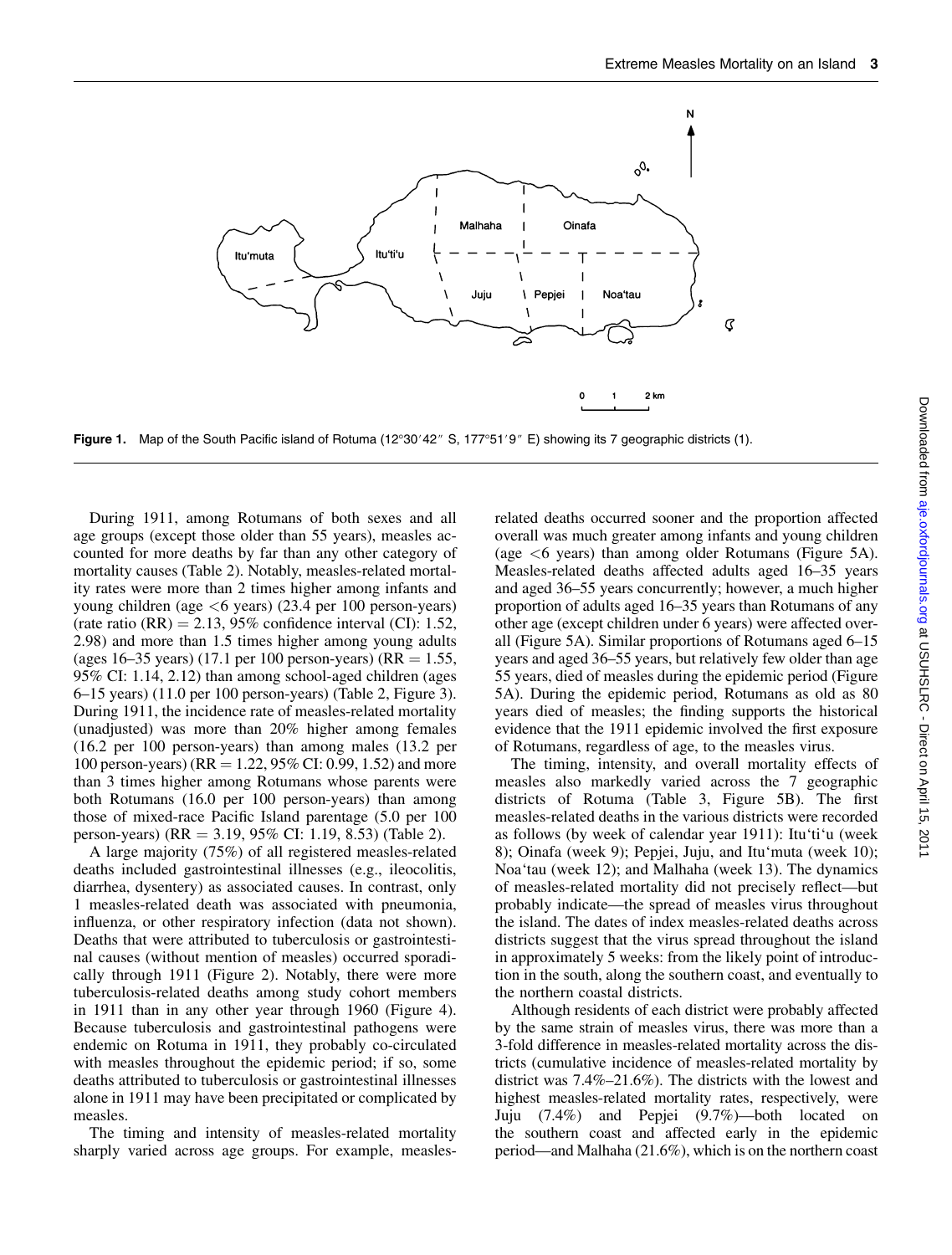| Characteristic                                     | <b>No. of Persons</b> | %          |
|----------------------------------------------------|-----------------------|------------|
| Total                                              | 2.616                 | 100.0      |
| Sex                                                |                       |            |
| Female                                             | 1,321                 | 50.5       |
| Male                                               | 1,292                 | 49.4       |
| Unknown                                            | 3                     | 0.1        |
| Age group, years <sup>a</sup>                      |                       |            |
| $<$ 6                                              | 476                   | 18.2       |
| $6 - 15$                                           | 573                   | 21.9       |
| $16 - 35$                                          | 903                   | 34.5       |
| $36 - 55$                                          | 488                   | 18.6       |
| >55                                                | 176                   | 6.7        |
| Ethnicity                                          |                       |            |
| Rotuman                                            | 2,350                 | 89.8       |
| Mixed-race Pacific Islander                        | 89                    | 3.4        |
| Mixed-race European                                | 79                    | 3.0        |
| Non-Rotuman Pacific Islander                       | 74                    | 2.8        |
| European                                           | 16                    | 0.6        |
| Other                                              | 8                     | 0.3        |
| Location                                           |                       |            |
| Rotuma                                             | 2,399                 | 91.7       |
| Fiji                                               | 210                   | 8.0        |
| Abroad                                             | 7                     | 0.3        |
| No. of deaths (1911-1961), by cause                |                       |            |
| Infectious causes                                  | 1,474                 | 56.3       |
| Tuberculosis                                       | 354                   | 24.0       |
| Measles                                            | 334                   | 22.7       |
| Pneumonia                                          | 177                   | 12.0       |
| Influenza                                          | 174                   | 11.8       |
| Diarrhea, dysentery, or gastroenteritis            | 121                   | 8.2        |
| Other diseases of the respiratory system           | 102                   | 6.9        |
| Other infectious diseases                          | 63                    | 4.3        |
| Filariasis                                         | 59                    | 4.0        |
| Meningitis                                         | 44                    | 3.0        |
| Diseases of the urinary system                     | 27                    | 1.8        |
| Leprosy                                            | 17                    | 1.2        |
| Pertussis or whooping cough                        | 2                     | 0.1        |
| Noninfectious causes                               | 730                   | 27.9       |
| Debility, senility, etc.                           | 215                   | 29.5       |
| All other causes                                   | 141                   | 19.3       |
| Diseases of the circulatory system                 | 135                   | 18.5       |
| Uncertified deaths                                 | 84                    | 11.5       |
| Diseases of the nervous system                     | 64                    | 8.8        |
| Malignant disease                                  | 32                    | 4.4        |
|                                                    | 30                    | 4.1        |
| Accidents and combat injuries                      |                       |            |
| Malnutrition and scurvy<br>Neonatal and childbirth | 16<br>13              | 2.2<br>1.8 |
|                                                    |                       |            |

Table 1. Demographic and Disease Characteristics of the Population of Rotuma in 1911

<sup>a</sup> Age on December 15, 1911.

and was affected late in the epidemic. In general, however, there were not clear associations between measles-related mortality in various districts and either their geographic locations on the island or the time at which they were affected during the epidemic period (Figure 5B, Table 3).

There were remarkable differences in the all-cause mortality experiences of Rotumans in various birth-year cohorts (Figure 6). Most notably, more than 50% of Rotumans born in 1910 or 1911 died within 2 years of the 1911 measles epidemic. In general, mortality from all causes during and within the first few years after 1911 generally decreased with progressively older birth-year cohorts (birth years: 1902–1909) (Figure 6). In contrast to the experience in 1911, during a measles epidemic on Rotuma in 1927– 1928, there were only 9 deaths among children under 16 years of age (data not shown).

### **DISCUSSION**

This analysis documents that within several months after a point-source introduction of measles virus to a remote Pacific island, nearly 13% of the residents died from measles-related illnesses. During the 17th–19th centuries, various infectious diseases, including measles, were introduced by Western sailors and explorers into immunologically susceptible island populations, with devastating effects. For example, measles contributed to 80%–90% collapses of some Pacific Island populations within 1–2 generations following first contacts (12–14). The extraordinary lethality of measles in these isolated Pacific populations is well documented; however, because most such epidemics predated knowledge of virology and systematic enumerations of births, deaths, and resident populations, the epidemiologic and clinical characteristics of ''first contact'' measles epidemics remain unclear (3, 15). By 1911, there had been careful enumerations of all residents of Rotuma for many years; in addition, a medically trained observer had been routinely documenting deaths and describing their causes, although the possibility of misclassification and observer bias exists (8, 10). As a result, the Rotuman epidemic may be the most comprehensively documented of all ''first contact'' measles epidemics in isolated populations. With the possible exception of measles virus introductions among extremely remote tribal peoples, such epidemics are unlikely to recur in our highly interconnected modern world (16, 17).

Three findings emerge from this analysis of the Rotuman measles epidemic: First, the most frequent complications of ultimately fatal measles infections affected the gastrointestinal system rather than the respiratory system; second, among Rotumans who were alive in 1911, the tuberculosis mortality rate was higher during the year of the measles epidemic than in any other year through 1961; and third, during the measles epidemic period, there was a peak of measles-related mortality among young adults (''W-shaped'' mortality by age), who are typically the healthiest members of communities.

Measles virus infects the gut; gastrointestinal complications of fatal measles infections have been documented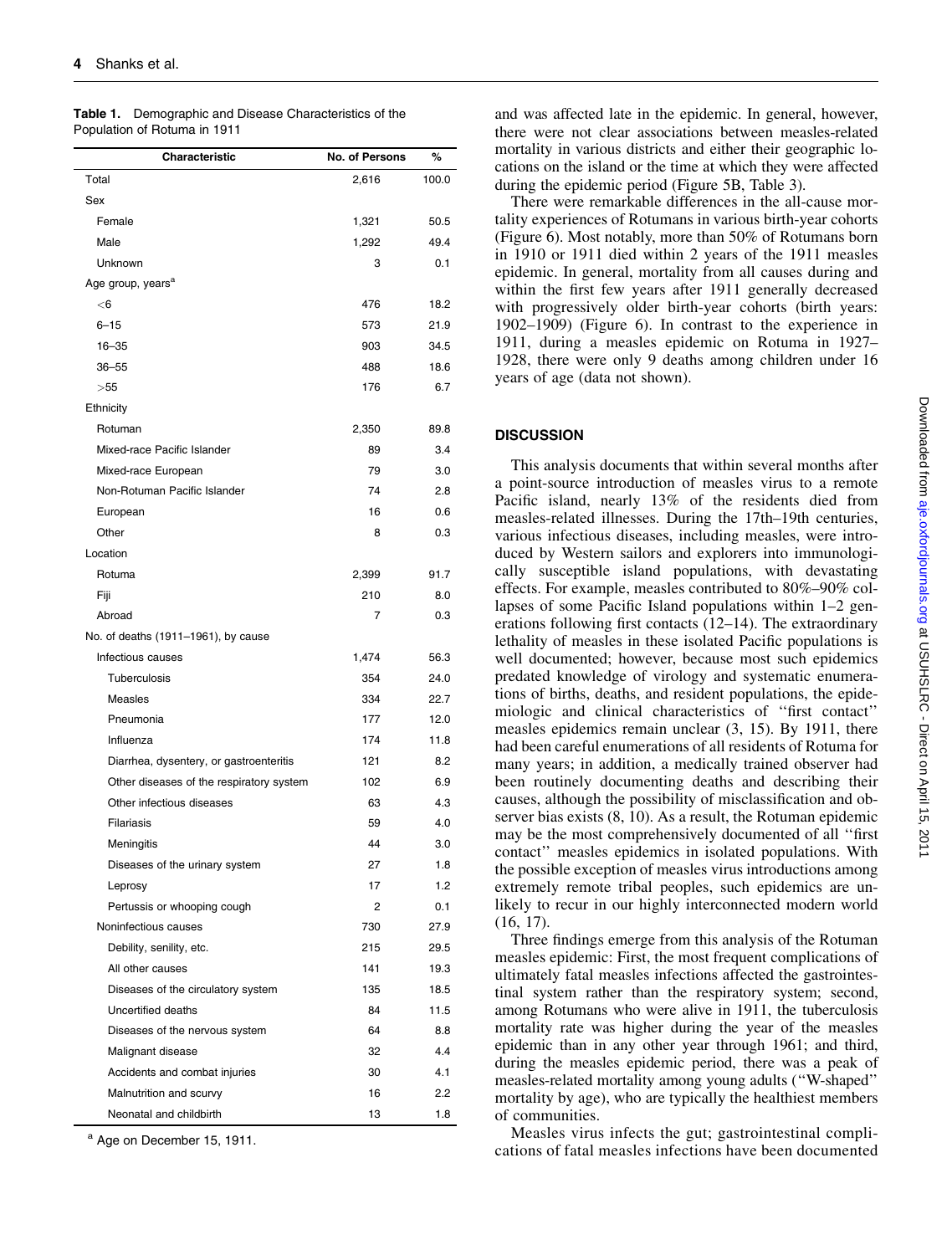

Figure 2. Measles mortality on Rotuma in 1911 following the introduction of the measles virus in late January (A) and all tuberculosis (B) and gastrointestinal (C) deaths occurring during the same time period.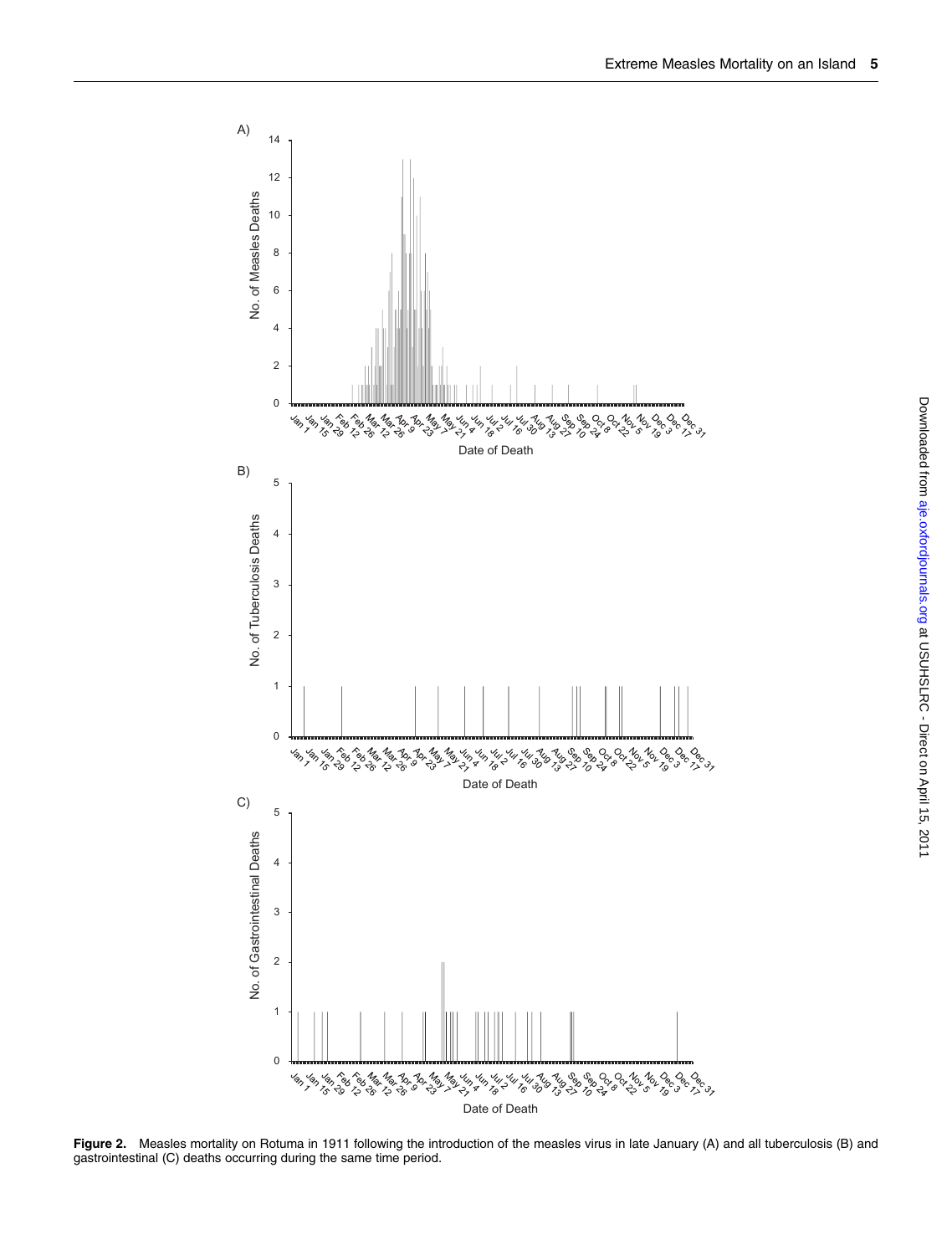|                                 | <b>Cause of Death</b> |                   |                 |            |              |                |              |             |              |                     |           |             |                |      |                                                   |             |  |  |
|---------------------------------|-----------------------|-------------------|-----------------|------------|--------------|----------------|--------------|-------------|--------------|---------------------|-----------|-------------|----------------|------|---------------------------------------------------|-------------|--|--|
| Characteristic                  | <b>All Causes</b>     |                   |                 |            |              | <b>Measles</b> |              |             |              | <b>Tuberculosis</b> |           |             |                |      | Diarrhea, Dysentery, or<br><b>Gastroenteritis</b> |             |  |  |
|                                 | No. <sup>a</sup>      | Rate <sup>b</sup> | RR <sup>c</sup> | 95% CI     | No.          | Rate           | <b>RR</b>    | 95% CI      | No.          | Rate                | <b>RR</b> | 95% CI      | No.            | Rate | <b>RR</b>                                         | 95% CI      |  |  |
| Total                           | 491                   | 21.6              |                 |            | 334          | 14.7           |              |             | 19           | 0.8                 |           |             | 33             | 1.5  |                                                   |             |  |  |
| Sex <sup>d</sup>                |                       |                   |                 |            |              |                |              |             |              |                     |           |             |                |      |                                                   |             |  |  |
| Female                          | 280                   | 24.8              | 1.34            | 1.12.1.60  | 183          | 16.2           | 1.22         | 0.99.1.52   | 14           | 1.2                 | 2.82      | 1.02. 7.85  | 22             | 2.0  | 2.0                                               | 0.98, 4.16  |  |  |
| Male                            | 211                   | 18.5              | $\mathbf{1}$    | Referent   | 151          | 13.2           | 1            | Referent    | 5            | 0.4                 |           | Referent    | 11             | 1.0  | -1                                                | Referent    |  |  |
| Age group, years                |                       |                   |                 |            |              |                |              |             |              |                     |           |             |                |      |                                                   |             |  |  |
| $<$ 6                           | 167                   | 46.6              | 3.33            | 2.53, 4.40 | 84           | 23.4           | 2.13         | 1.52, 2.98  | 5            | 1.4                 | 6.95      | 0.83, 60.69 | 13             | 3.6  | 3.1                                               | 1.17, 8.08  |  |  |
| $6 - 15$                        | 71                    | 14.0              | $\mathbf{1}$    | Referent   | 56           | 11.0           | $\mathbf{1}$ | Referent    | $\mathbf{1}$ | 0.2                 |           | Referent    | 6              | 1.2  | 1                                                 | Referent    |  |  |
| $16 - 35$                       | 163                   | 20.5              | 1.47            | 1.11, 1.94 | 136          | 17.1           | 1.55         | 1.14, 2.12  | 10           | 1.3                 | 6.30      | 0.82, 49.89 | 6              | 0.8  | 0.6                                               | 0.20, 1.98  |  |  |
| $36 - 55$                       | 64                    | 14.3              | 1.02            | 0.73, 1.44 | 49           | 11.0           | 0.99         | 0.68, 1.46  | 3            | 0.7                 | 3.35      | 0.35, 32.79 | 6              | 1.3  | 1.1                                               | 0.37, 3.52  |  |  |
| $>55$                           | 26                    | 16.1              | 1.15            | 0.73, 1.81 | 9            | 5.6            | 0.51         | 0.25, 1.02  | 0            | 0.0                 | 0.00      |             | $\overline{2}$ | 1.2  | 1.1                                               | 0.21, 5.20  |  |  |
| Ethnicity                       |                       |                   |                 |            |              |                |              |             |              |                     |           |             |                |      |                                                   |             |  |  |
| Rotuman                         | 468                   | 23.1              | 1.67            | 0.92, 3.04 | 324          | 16.0           | 3.19         | 1.19, 8.53  | 18           | 0.9                 |           |             | 30             | 1.5  | 1.2                                               | 0.16, 8.64  |  |  |
| Mixed-race<br>Pacific Islander  | 11                    | 13.8              | $\mathbf{1}$    | Referent   | 4            | 5.0            | 1            | Referent    | $\Omega$     | 0.0                 |           |             | 1              | 1.3  | -1                                                | Referent    |  |  |
| Mixed-race<br>European          | 10                    | 14.4              | 1.04            | 0.44, 2.45 | 5            | 7.2            | 1.43         | 0.38, 5.34  | $\Omega$     | 0.0                 |           |             | 2              | 2.9  | 2.3                                               | 0.21, 25.29 |  |  |
| Non-Rotuman<br>Pacific Islander | $\overline{2}$        | 2.7               | 0.20            | 0.04, 0.89 | $\mathbf{1}$ | 1.4            | 0.27         | 0.03, 2.43  | $\mathbf{1}$ | 1.4                 |           |             | $\Omega$       | 0.0  | 0.0                                               |             |  |  |
| European                        | 0                     | 0.0               | 0.00            |            | $\mathbf 0$  | 0.0            | 0.00         |             | 0            | 0.0                 |           |             | 0              | 0.0  | 0.0                                               |             |  |  |
| Other                           | $\Omega$              | 0.0               | 0.00            |            | $\Omega$     | 0.0            | 0.00         |             | $\Omega$     | 0.0                 |           |             | $\Omega$       | 0.0  | 0.0                                               |             |  |  |
| Location                        |                       |                   |                 |            |              |                |              |             |              |                     |           |             |                |      |                                                   |             |  |  |
| Rotuma                          | 487                   | 23.7              | 12.29           | 4.59.32.87 | 332          | 16.1           | 16.80        | 4.17, 67.27 | 19           | 0.9                 |           |             | 32             | 1.6  | 3.2                                               | 0.44, 23.64 |  |  |
| Fiji                            | 4                     | 1.9               | $\mathbf{1}$    | Referent   | 2            | 1.0            | 1            | Referent    | 0            | 0.0                 |           |             |                | 0.5  | $\mathbf{1}$                                      | Referent    |  |  |
| Abroad                          | $\Omega$              | 0.0               | 0.00            |            | $\Omega$     | 0.0            | 0.00         |             | 0            | 0.0                 |           |             | $\Omega$       | 0.0  | 0.0                                               |             |  |  |

Table 2. Numbers of Deaths, Mortality Rates, and Rate Ratios for Measles in Rotuma, by Cause of Death, January 1–December 31, 1911

Table continues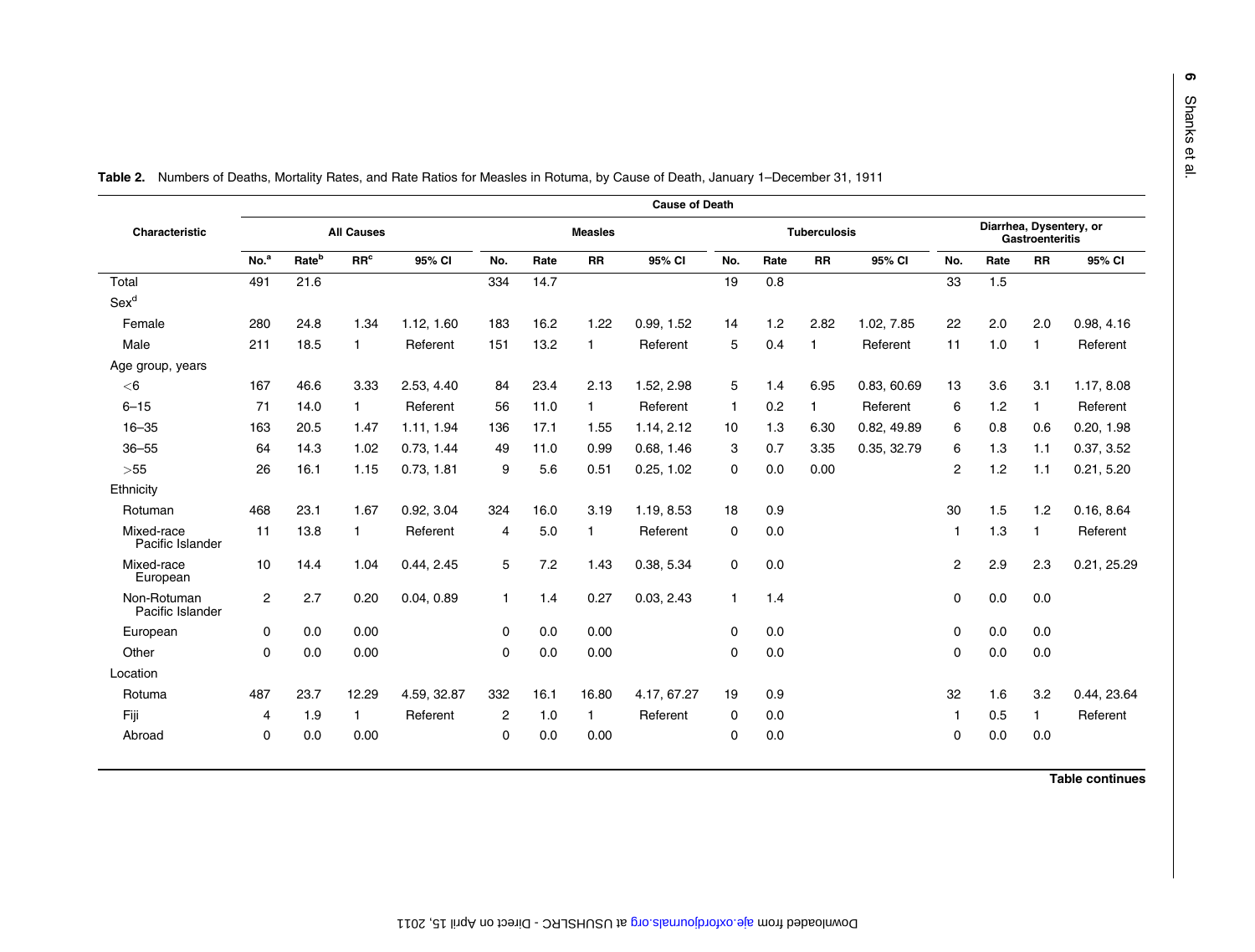|                                |                |      |                         |             |                |      | <b>Cause of Death</b>            |             |                               |      |              |              |  |
|--------------------------------|----------------|------|-------------------------|-------------|----------------|------|----------------------------------|-------------|-------------------------------|------|--------------|--------------|--|
| Characteristic                 |                |      | Pneumonia and Influenza |             |                |      | <b>Other Infectious Diseases</b> |             | <b>Noninfectious Diseases</b> |      |              |              |  |
|                                | No.            | Rate | <b>RR</b>               | 95% CI      | No.            | Rate | <b>RR</b>                        | 95% CI      | No.                           | Rate | <b>RR</b>    | 95% CI       |  |
| Total                          | 31             | 1.4  |                         |             | 20             | 0.9  |                                  |             | 54                            | 2.4  |              |              |  |
| Sex <sup>d</sup>               |                |      |                         |             |                |      |                                  |             |                               |      |              |              |  |
| Female                         | 16             | 1.4  | 1.08                    | 0.53, 2.18  | 16             | 1.4  | 4.00                             | 1.35, 12.08 | 29                            | 2.6  | 1.17         | 0.69, 1.20   |  |
| Male                           | 15             | 1.3  | $\mathbf{1}$            | Referent    | 4              | 0.4  | 1                                | Referent    | 25                            | 2.2  | 1            | Referent     |  |
| Age group, years               |                |      |                         |             |                |      |                                  |             |                               |      |              |              |  |
| $<$ 6                          | 21             | 5.9  | 7.41                    | 2.56, 21.69 | 13             | 3.6  | 6.13                             | 1.75, 21.56 | 31                            | 8.6  | 43.20        | 6.00, 322.02 |  |
| $6 - 15$                       | 4              | 0.8  | $\mathbf{1}$            | Referent    | 3              | 0.6  | $\mathbf{1}$                     | Referent    | $\mathbf{1}$                  | 0.2  | $\mathbf{1}$ | Referent     |  |
| $16 - 35$                      | $\overline{c}$ | 0.3  | 0.32                    | 0.06, 1.74  | 1              | 0.1  | 0.22                             | 0.02, 2.05  | 8                             | 1.0  | 5.00         | 0.64, 40.85  |  |
| $36 - 55$                      |                | 0.2  | 0.28                    | 0.03, 2.54  | 1              | 0.2  | 0.37                             | 0.04, 3.64  | 4                             | 0.9  | 4.45         | 0.51, 40.69  |  |
| $>\!\!55$                      | 3              | 1.9  | 2.35                    | 0.53, 10.55 | $\overline{2}$ | 1.2  | 2.10                             | 0.35, 12.56 | 10                            | 6.2  | 30.95        | 4.03, 245.87 |  |
| Ethnicity                      |                |      |                         |             |                |      |                                  |             |                               |      |              |              |  |
| Rotuman                        | 26             | 1.3  | 0.20                    | 0.08, 0.53  | 20             | 1.0  |                                  |             | 50                            | 2.5  | 1.96         | 0.27, 14.22  |  |
| Mixed-race<br>Pacific Islander | 5              | 6.3  | $\mathbf{1}$            | Referent    | 0              | 0.0  |                                  |             | $\mathbf{1}$                  | 1.3  | $\mathbf{1}$ | Referent     |  |
| Mixed-race European            | 0              | 0.0  | 0.00                    |             | 0              | 0.0  |                                  |             | 3                             | 4.3  | 3.43         | 0.36, 33.07  |  |
| Non-Rotuman Pacific Islander   | 0              | 0.0  | 0.00                    |             | 0              | 0.0  |                                  |             | 0                             | 0.0  | 0.00         |              |  |
| European                       | 0              | 0.0  | 0.00                    |             | 0              | 0.0  |                                  |             | 0                             | 0.0  | 0.00         |              |  |
| Other                          | $\mathbf 0$    | 0.0  | 0.00                    |             | 0              | 0.0  |                                  |             | 0                             | 0.0  | 0.00         |              |  |
| Location                       |                |      |                         |             |                |      |                                  |             |                               |      |              |              |  |
| Rotuma                         | 31             | 1.5  |                         |             | 20             | 9.6  |                                  |             | 53                            | 2.6  | 5.38         | 0.74, 38.68  |  |
| Fiji                           | $\mathbf 0$    | 0.0  |                         |             | 0              | 0.0  |                                  |             | $\mathbf{1}$                  | 0.5  | 1            | Referent     |  |
| Abroad                         | 0              | 0.0  |                         |             | $\mathbf 0$    | 0.0  |                                  |             | 0                             | 0.0  | 0.00         |              |  |

Abbreviations: CI, confidence interval; RR, rate ratio.

<sup>a</sup> Number of deaths.

<sup>b</sup> Number of deaths per 100 person-years.

<sup>c</sup> Crude rate ratio.

<sup>d</sup> Sex was unknown for some persons (mortality rate for persons of unknown sex: 3.00 per 100 person-years).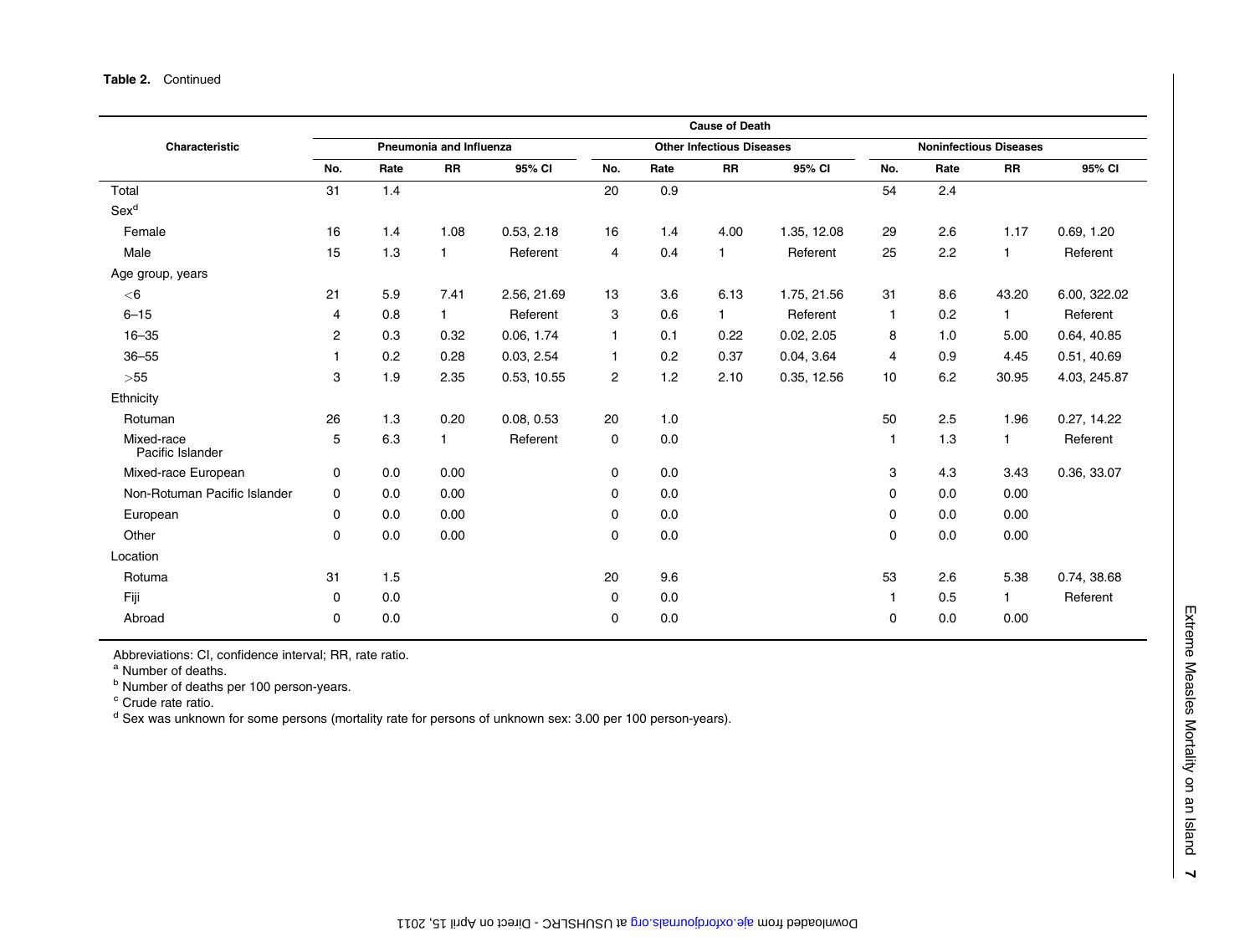

Figure 3. Measles-related mortality among residents of Rotuma during calendar year 1911, by age group.

during epidemics in the general population of the Faroe Islands and among malnourished children in Bangladesh and Guatemala (9, 18, 19). In general, however, respiratory infections (e.g., bacterial pneumonia) far exceed gastrointestinal complications as causes of postmeasles mortality; only 8% of all reported measles cases in the United States from 1987 to 2000 were complicated by diarrhea (20).

It is likely that malnutrition and/or dehydration contributed to the extreme measles-related mortality on Rotuma. As measles spread inexorably through each of the villages on the island, the adults and children of each



Figure 4. Annual numbers of deaths (left y-axis) and incidence rates of death (right y-axis) due to tuberculosis and gastrointestinal illnesses among persons who resided on Rotuma in 1911, by calendar year, 1911–1960.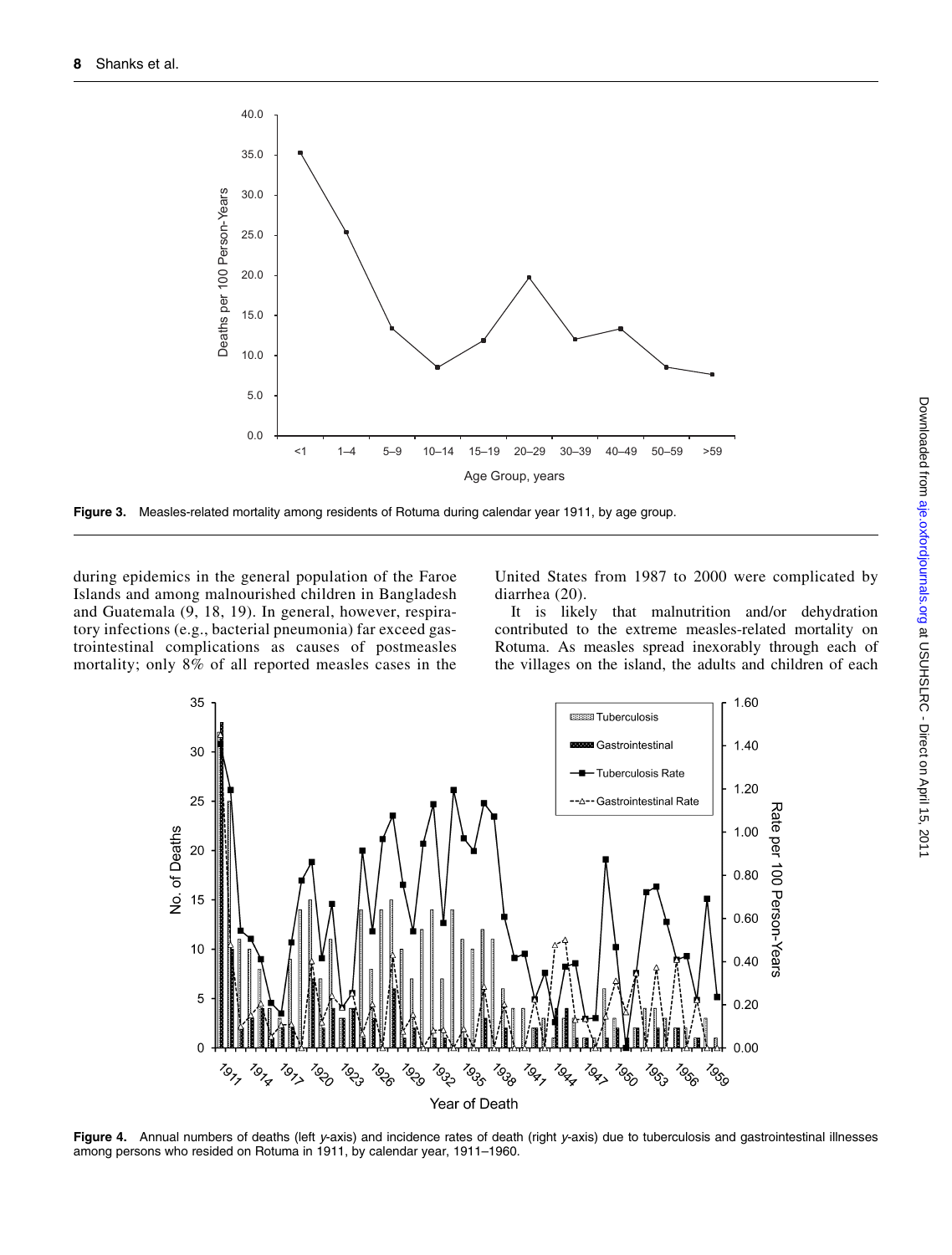



affected village were probably sickened at the same time. As a result, care providers were probably unable to provide adequate food, water, and nursing care for themselves or others. In the wake of prolonged and widespread disability among the principal care providers, basic nursing care and nutrition were undoubtedly degraded. In such settings, diarrhea and measles can interact to push previously healthy infants and children into malnourished

and/or dehydrated states; without treatment, such states significantly increase the risk of life-threatening secondary infections (18, 19).

More than one-half of the children in the 1910 and 1911 birth-year cohorts died during their first 2 years of life, and only 24% survived to middle age. This finding indicates that infants (the persons most dependent on others for their survival) were most severely affected—perhaps from starvation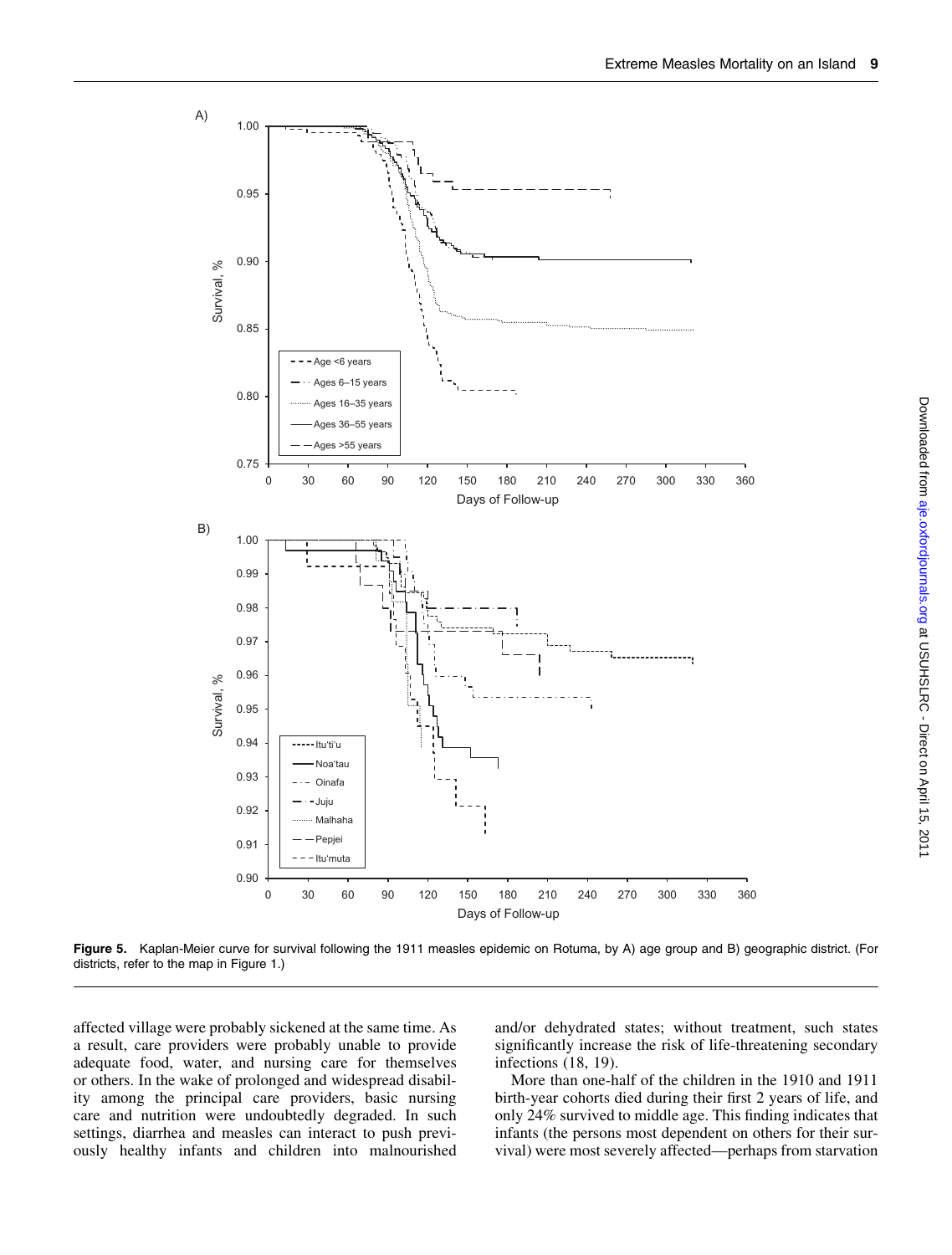| Characteristic          | Ituʻtiʻu |      | Noa'tau |      | Oinafa |      | Juju |      | <b>Malhaha</b> |      | Pepjei |      | Itu'muta |      |
|-------------------------|----------|------|---------|------|--------|------|------|------|----------------|------|--------|------|----------|------|
|                         | No.      | %    | No.     | %    | No.    | %    | No.  | %    | No.            | %    | No.    | %    | No.      | %    |
| <b>Total population</b> | 653      |      | 412     |      | 410    |      | 229  |      | 190            |      | 186    |      | 211      |      |
| Women                   | 322      | 49.3 | 210     | 51.0 | 215    | 52.4 | 112  | 48.9 | 105            | 55.3 | 95     | 51.1 | 108      | 51.2 |
| Men                     | 331      | 50.7 | 202     | 49.0 | 195    | 47.6 | 117  | 51.1 | 85             | 44.7 | 91     | 48.9 | 103      | 48.8 |
| Total mortality         | 143      |      | 106     |      | 66     |      | 39   |      | 52             |      | 28     |      | 43       |      |
| Sex                     |          |      |         |      |        |      |      |      |                |      |        |      |          |      |
| Female                  | 83       | 58.0 | 63      | 59.4 | 34     | 51.5 | 21   | 53.8 | 30             | 57.7 | 17     | 60.7 | 26       | 60.5 |
| Male                    | 60       | 42.0 | 43      | 40.6 | 32     | 48.5 | 18   | 46.1 | 22             | 42.3 | 11     | 39.3 | 17       | 39.5 |
| Cause                   |          |      |         |      |        |      |      |      |                |      |        |      |          |      |
| Measles                 | 93       | 65.0 | 85      | 80.2 | 50     | 75.8 | 17   | 43.6 | 41             | 78.8 | 18     | 64.3 | 26       | 60.5 |
| Nonmeasles              | 50       | 35.0 | 21      | 19.8 | 16     | 24.2 | 22   | 56.4 | 11             | 21.1 | 10     | 35.7 | 17       | 39.5 |

Table 3. Distribution of Measles Deaths by Geographic District in Rotuma, 1911

and dehydration—during and following the epidemic period. Because of the short- and long-term synergies between measles and other debilitating conditions, the mortal effects of widespread measles epidemics can persist for months after introductions into relatively fragile (in terms of nutrition, sanitation, and hygiene) communities. In 1911 on Rotuma, measles-related mortality was higher among women than among men, as has been previously reported in many populations, for unclear reasons (21).

The pathophysiologic manifestations of measles virus infection are primarily determined by the nature and magnitude of the cellular immune response; for example, children with agammaglobulinemia, but not lymphocyte disorders, generally tolerate measles virus infection well (22, 23). Reactivations of latent tuberculosis infections following measles are enabled by the temporary suppression by measles of the cellular immune system. In the pre-antibiotic era, reactivated tuberculosis cases were life-threatening. During the First World War, up to 3% of US Army soldiers with measles had subsequent reactivations of tuberculosis; this finding has not been noted in more recent studies (24, 25).

It is a common belief that the clinical expressions of ''childhood infections'' such as measles are more severe when they affect adults than when they affect ordinary children; the factual basis of this assertion is unclear (26). During the 1918 influenza pandemic, there was a mortality peak among young adults; the ''W-shaped'' mortality by age distribution is a unique and unexplained characteristic of the 1918 influenza pandemic (27, 28). Notably, there was also a peak of measlesrelated mortality among young adults during the Rotuma epidemic. The finding of relatively high mortality among the healthiest members of affected populations (i.e., young adults) may reflect dysfunctional immune responses to, rather than inherent pathologic effects of, influenza and measles



Figure 6. Cumulative probability of survival (all causes of mortality), by birth-year cohort (1902-1911), among residents of Rotuma in 1911.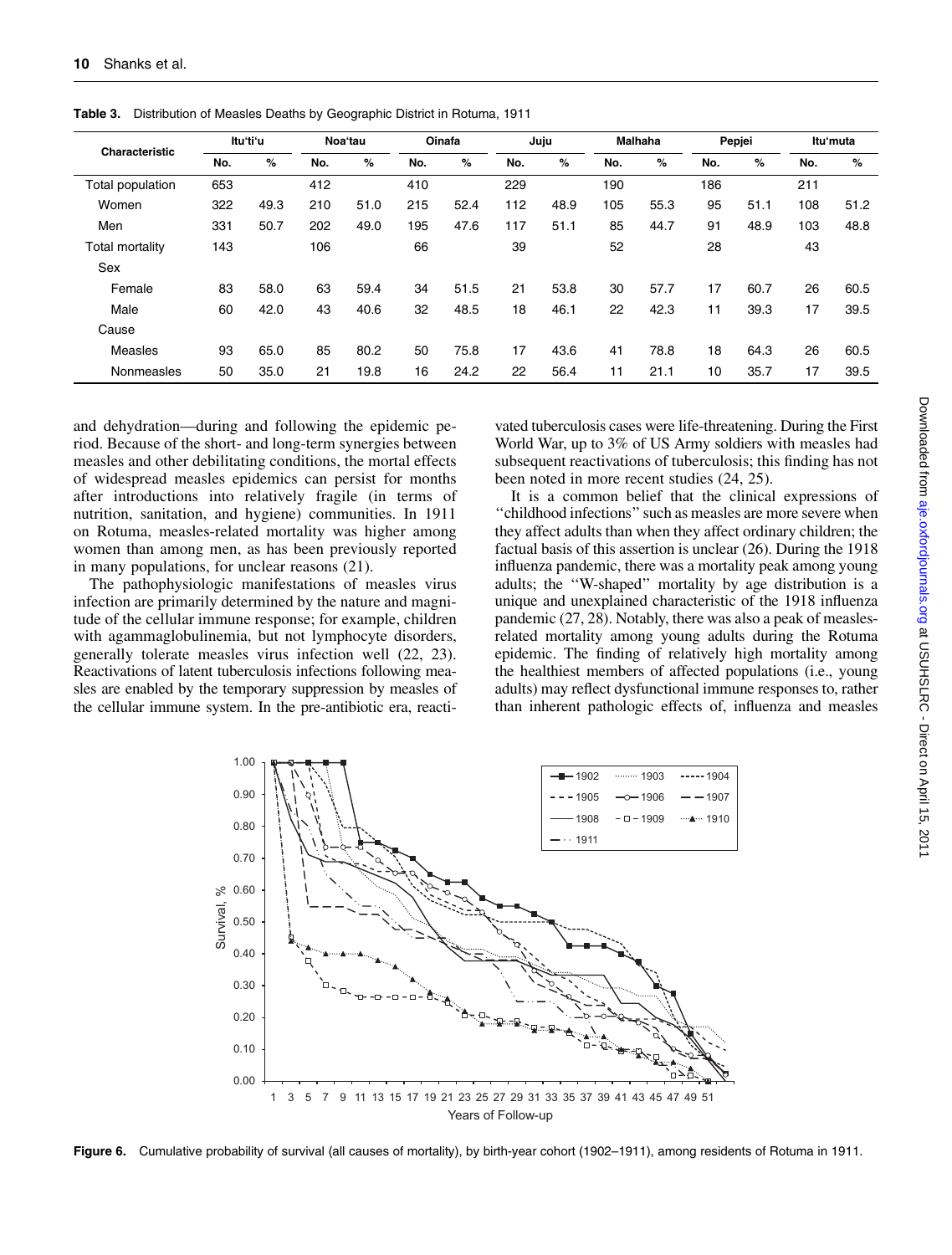viruses in immunologically naive populations. Definitive investigations of the natures and causes of W-shaped mortality curves during viral disease epidemics are inhibited by the lack of biologic specimens from relevant epidemics, the scarcity of other well-documented examples, and the end of epidemiologic isolation of populations due to globalization.

Despite the small size of Rotuma, measles mortality varied more than 2-fold across the 7 geographic districts of the island (Figure 5B). Such geographic variability was also seen during the 1875 Fijian epidemic (5). The variability in mortality is not readily correlated with sociologic or economic differences across the Rotuman districts. Other studies have suggested household crowding, family size, intensity of viral exposure, and increased adaptation of measles to the population as possible explanations for increased measles mortality during epidemics (29–33). During the Rotuma epidemic, measles-related mortality did not closely correlate with the timing of index measlesrelated deaths in the districts (Figure 5B). Because details regarding the spread of measles virus on Rotuma are unclear, it is not possible to determine any specific cause of mortality heterogeneity on such a small island (30).

It is informative to compare and contrast the epidemiologic and clinical characteristics of the measles epidemics that affected Rotuma in 1911 and the Faroe Islands in 1846. Both epidemics occurred during the pre-antibiotic and prevaccine eras; and after point-source introductions of the virus into the island populations, the resulting measles epidemics spread rapidly among the immunologically receptive hosts. However, mortality was approximately 10 times higher on Rotuma than in the Faroe Islands, and there was a mortality peak among young adults on Rotuma but not in the Faroe Islands. The sharp differences in the clinical expressions of measles in these isolated populations may reflect genetic differences between the populations. However, characteristics of later measles epidemics in populations close to the Faroe Islands suggest that genetics is not the predominate determinant of measles-related mortality. In 1915, 527 cases of measles affected Scottish military recruits; recruits from urban areas such as Glasgow were spared (probably because of naturally acquired immunity from earlier measles infections), but 12% of those from the rural highlands died (34). In 1951, a traveler from Denmark introduced measles virus into the very isolated Inuit population of southern Greenland; 1.8% of the population died during the ensuing epidemic. The measles-related mortality among the Inuit was similar to that on the Faroe Islands during the 1846 epidemic; however, the ethnic compositions of the 2 affected populations markedly differed (9, 35). There may be a genetic component to mortality risk during measles epidemics in island populations; however, in light of the experiences of non-Pacific Island populations that have been affected by measles, it seems unlikely that genetic factors are the predominant determinants of the clinical courses and outcomes of measles infections.

Measles virus infections cause immune dysfunction; however, measles-related immune dysfunction has not been directly linked to mortality among adults (36). Extreme measles-related mortality is generally associated with epidemics in isolated populations. The observation may correlate with the assumptions that many adults in isolated settings are exposed to few infectious agents and a narrow range of infectious agents during their lives. Cellular immune dysfunction, particularly of T cells in isolated adult populations, could explain extraordinary mortality events that occur upon first contact (37). If this hypothesis were valid, measles-related mortality would have human leukocyte antigen (HLA) type specificity, homozygous persons would be at highest risk, and large proportions of isolated populations with little HLA variability would potentially be at very high risk.

HLA types are known to influence the immune response to attenuated infections caused by measles vaccine (38–40). Although they are relatively sparse, the relevant data from Rotuma suggest that mixed parentage may have had a protective effect against measles-related mortality. Studies with genetic components of the current Rotuman population may be informative regarding the relation between HLA type and mortality risk after measles infection. As genomic tools and analytical methods improve and become more available, their application may further elucidate the dynamics of the last large measles epidemic with extreme mortality in the Pacific (41).

#### ACKNOWLEDGMENTS

Author affiliations: Australian Army Malaria Institute, Enoggera, Australia (G. Dennis Shanks); School of Population Health, University of Queensland, Brisbane, Australia (G. Dennis Shanks); Queensland Institute for Medical Research, Brisbane, Australia (G. Dennis Shanks); Armed Forces Health Surveillance Center, Silver Spring, Maryland (Seung-Eun Lee, John F. Brundage); and Department of Anthropology, College of Social Sciences, University of Hawai'i at Manoa, Honolulu, Hawai'i (Alan Howard).

This work was supported by the Armed Forces Health Surveillance Center (Silver Spring, Maryland), which is a part of the US Department of Defense.

The authors thank the people of the island of Rotuma, whose ancestors endured the measles epidemic of 1911.

The opinions expressed are those of the authors and do not necessarily reflect those of the Australian Defence Force or the US Department of Defense.

Conflict of interest: none declared.

#### **REFERENCES**

- 1. Howard A, Rensel J. Island Legacy: A History of the Rotuman People. Victoria, Canada: Trafford Publishing; 2007.
- 2. Gardiner J. The natives of Rotuma. J R Anthropol Inst. 1898;27:396–435.
- 3. McArthur N. Island Populations of the Pacific. Canberra, Australia: ANU Press; 1967.
- 4. Morens D. Measles in Fiji, 1875: thoughts on the history of emerging infectious diseases. Pac Health Dialog. 1981; 5(1):119–128.
- 5. Cliff A, Haggett P, Smallman-Raynor M. Island Epidemics. Oxford, United Kingdom: Oxford University Press; 2000.